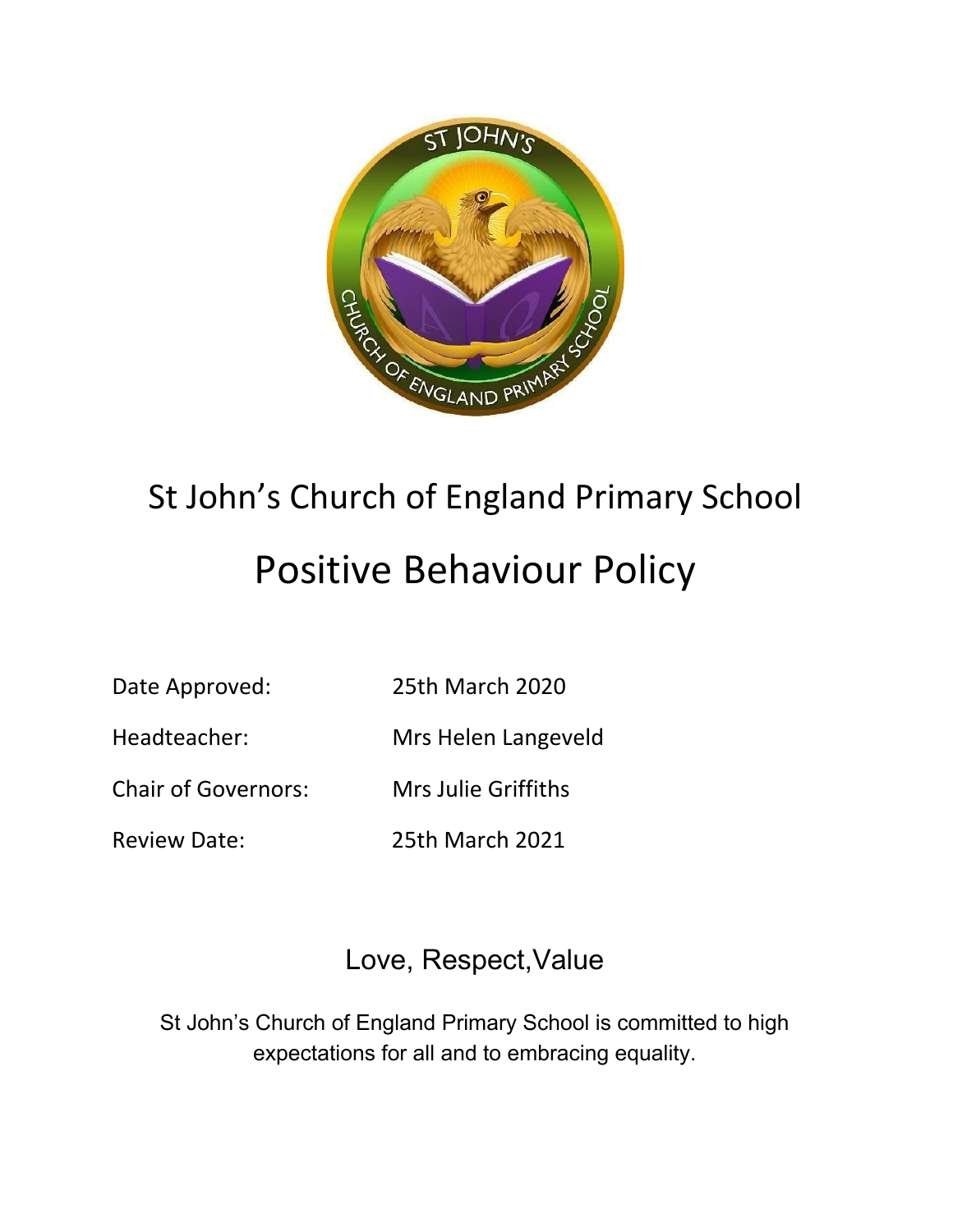*A school community has no higher task than to help children and young people develop a deep and proper sense of their worth. John Cox*

*Love and forgiveness will be deep rooted in our approach to behaviour.*

# **Purpose**

The purpose of this policy is to ensure a whole school approach to high expectations for a positive, therapeutic, restorative and effective approach to behaviour. This will then enable learning to be at the centre of the school supported by a Christian ethos of love and forgiveness.

# **Aims**

St John's School places great importance on high standards of behaviour and every member of the school community is expected to value the school ethos and therefore enable all to learn successfully.

The values at St John's are based on core Christian values.

The Christian values of:

Loving your neighbour

Respecting each other

Valuing diversity

are integral to our school life.

These underpin all elements of school life, and enable every child to develop as a moral, social and spiritual human being. Every child, whatever their background, is valued as a unique child of God, and is enabled to grow in confidence and self-belief through their experience of school life at St John's. St John's provides a stimulating, disciplined, enriching learning environment where every child, whatever their needs, their language or their background has the opportunity to reach for the skies.

Every child deserves the best possible start in life and the support that enables them to fulfil their

*Potential.* EYFS September 2014

'... we should try and to turn out people who love learning so much and learn so well that they will be *able to learn whatever needs to be learned.'* John Holt

#### **Objectives**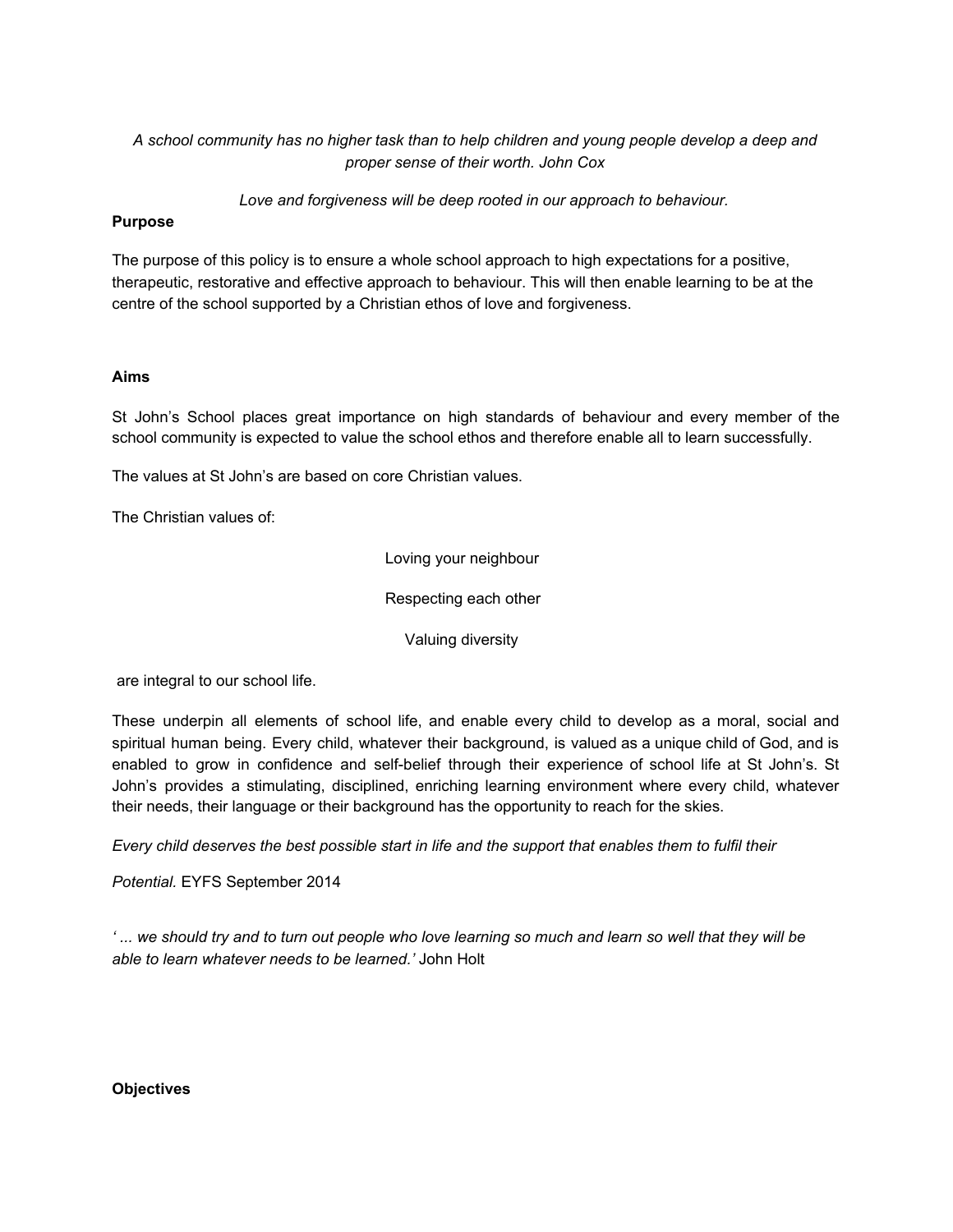Everyone within the school has a right to:

- be safe
- learn in a positive environment
- be treated with respect

The school is committed to promoting high expectations for excellence in learning behaviours and respectful general behaviours. There will be an emphasis on consistency throughout the school, and expectations for behaviour will be shared every year with children, parents, staff and governors. The school will operate a whole school positive behaviour management system based on the Hertfordshire Steps Approach which is a therapeutic, restorative approach. This recognises that part of the role of a school is to 'teach' behaviour and that we are responsible for growing 'internal discipline' in the children whom we teach. Behaviour expectations will be underpinned by Christian values e.g. showing love and respect to one another. Also modelling forgiveness will be key to actions taken.

#### **Implementation**

The Behaviour Code will be shared every year with pupils and parents.

We positively encourage every member of the school community to be responsible for their own actions, their own property and the school and church environment.

To enhance and embed our core values so as to create a positive, purposeful, learning ethos we ask all members of the school community to:

#### Love

- To be kind in thoughts, words and deeds
- To take ownership and do your best
- To learn from mistakes and support others

#### Respect:

- To be respectful to all people and all property
- To listen carefully and communicate constructively
- To engage and contribute to the learning community

#### Value:

- To value the whole school team and care for others
- To value yourself and stay safe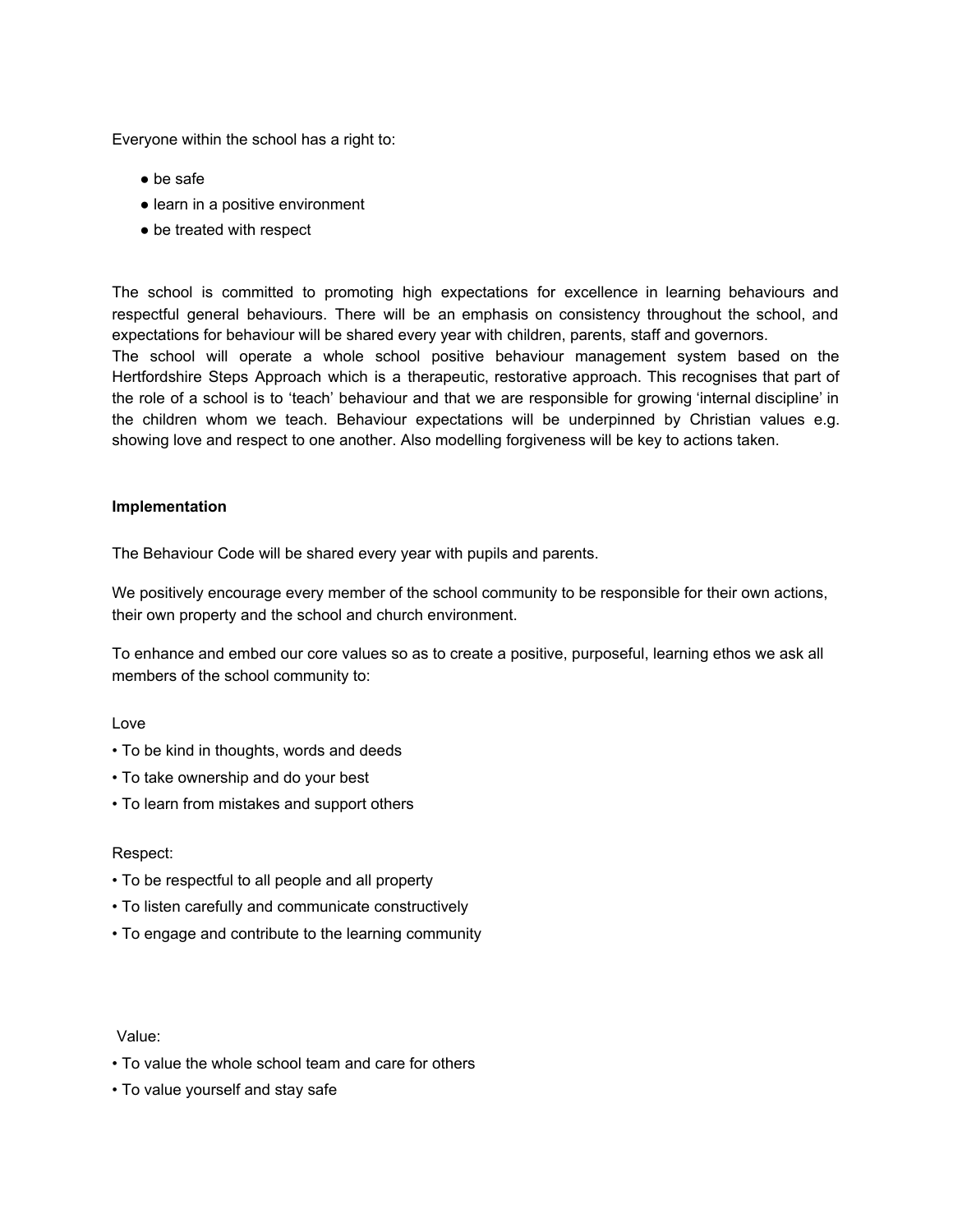• To learn to risk take, to grow in new areas and increase your personal value

#### **Promoting Positive Behaviours**

Our school ethos of 'Growing Together in Love and Respect' alongside the monthly values are used as models and points of discussion by which to guide and teach our pupils about pro-social behaviours. These encompass all aspects of a child's life in school and serve to guide our children towards being positive, responsible, giving citizens.

Our approach is underpinned by the therapeutic values and principles outlined by Hertfordshire Steps. External discipline may suppress anti-social behaviour but long term behavioural change comes from developing internal discipline. We believe that children 'learn behaviour' and make positive behaviour choices through:

- Positive relationships with adults and peers Having positive relationships with children and acting in a consistent and fair manner is the most effective way of ensuring a positive and engaging learning environment.
- Positive role models Using words and actions that mirror the responses we are trying to encourage in children.
- Positive phrasing and repetition of expectations Using agreed words and actions which are likely to be most effective in achieving the desired outcome for an individual.
- Consistency Working out the best way to support each individual child and ensure that approaches to that child are consistent.
- Praise, positive reinforcement Noticing when children are demonstrating socially acceptable behaviours and ensuring this is praised and rewarded. (Catch them being good!)
- Comfort, calmness and forgiveness Ensuring that when things go wrong the opportunity for learning is not lost and another opportunity to get it right is given.

We aim to Analyse and not Moralise. Analyse = Examine (something) methodically and in detail, typically in order to understand, explain and interpret it. Moralise = To comment on issues of right and wrong, typically with an unfounded air of superiority. The important principle is that we ANALYSE children's behaviour and not MORALISE about it. Finding out why a child acts in a particular way is the key to supporting them in learning how to change it by using consequences that are designed to create understanding in the child.

Staff are encouraged to investigate and acknowledge how behaviour, experiences and feelings are inseparably linked.

Positive experiences create positive feelings. Positive feelings create positive behaviour. Negative experiences create negative feelings. Negative feelings create negative behaviour. (Hertfordshire's Behaviour and Attendance Strategy, 2014)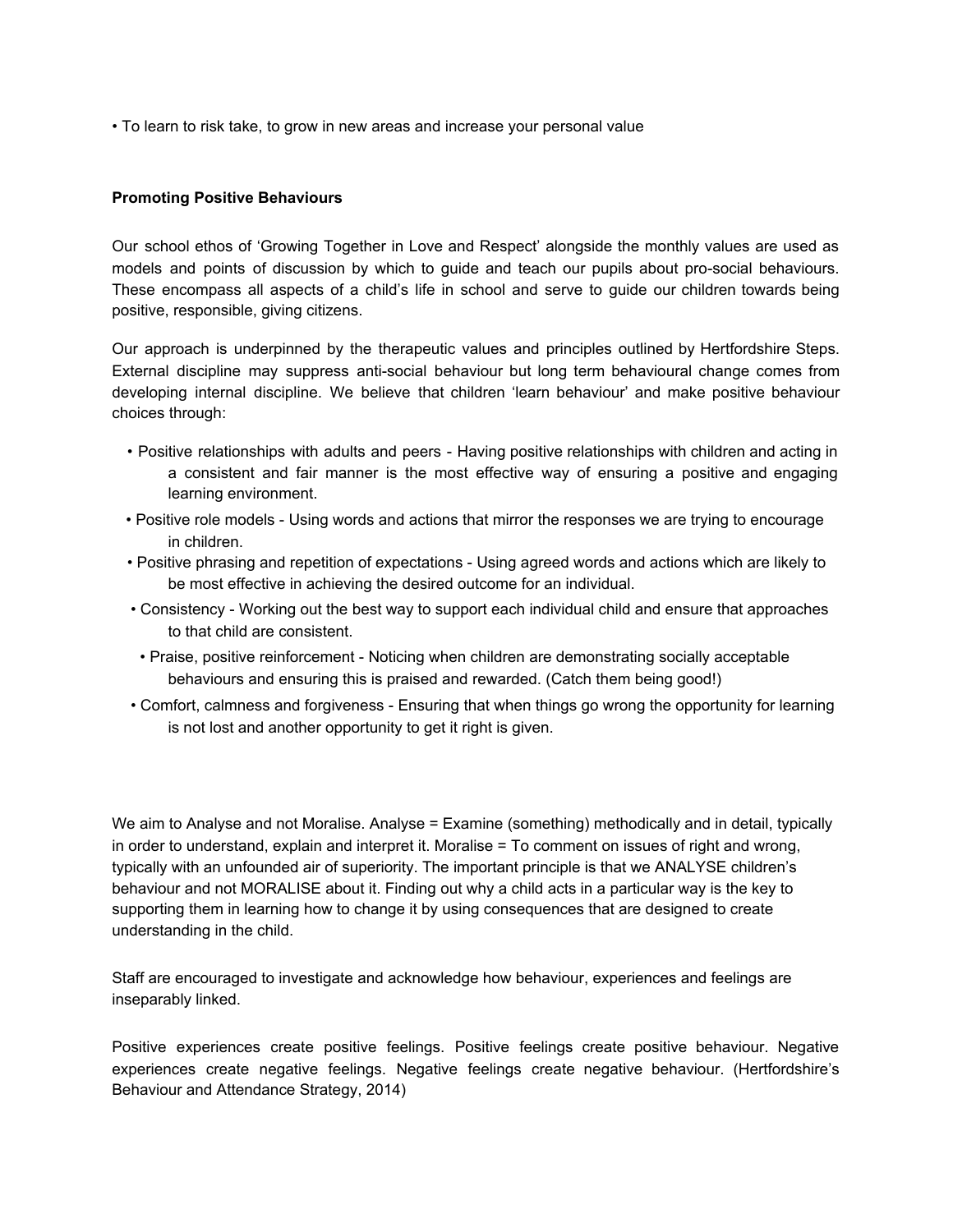Undesirable behaviours (anti-social behaviours) are limited by disempowering the behaviour that is to be discouraged. Using positive phrasing, limiting choice, disempowering the behaviour and applying educational consequences will help a pupil to learn the more appropriate pro-social behaviours over time. Positive phrasing:

Come sit next to me for a story.

Limited choice:

Would you like to sit on the chair or bean bag?

Disempowering the behaviour:

You can listen to the story from there.

Consequence:

We will check you understand the story before going out for break time.

*Reflect, repair, restore is the restorative justice approach to inappropriate anti social behaviours that puts repairing harm done to relationships and people over and above the need for assigning blame and dispensing punishment.*

#### Wright 1999

Procedures are in place for supporting and debriefing the pupil after any significant incident, as it is essential to safeguard their emotional well being and help them to reflect and progress.

Teachers are to:

- Explore what happened? (tell the story)
- Explore what people were thinking and feeling at the time?
- Explore who has been affected and how?
- Explore how we can repair relationships?
- Summarise what we have learnt so we are able to respond differently next time?

Educational consequences must always form part of this restorative approach.

We always try to ensure that the child understands the reason/s their behaviour was seen as undesirable and to teach them alternative behaviours.

We aim to inform and involve parents as necessary and look for the reinforcement of parental support. Parents are always welcome to come and discuss any worries about their child with us. The school will work closely with parents to support children with behaviour difficulties.

We believe that it is important for children to know that all members of staff follow the same codes of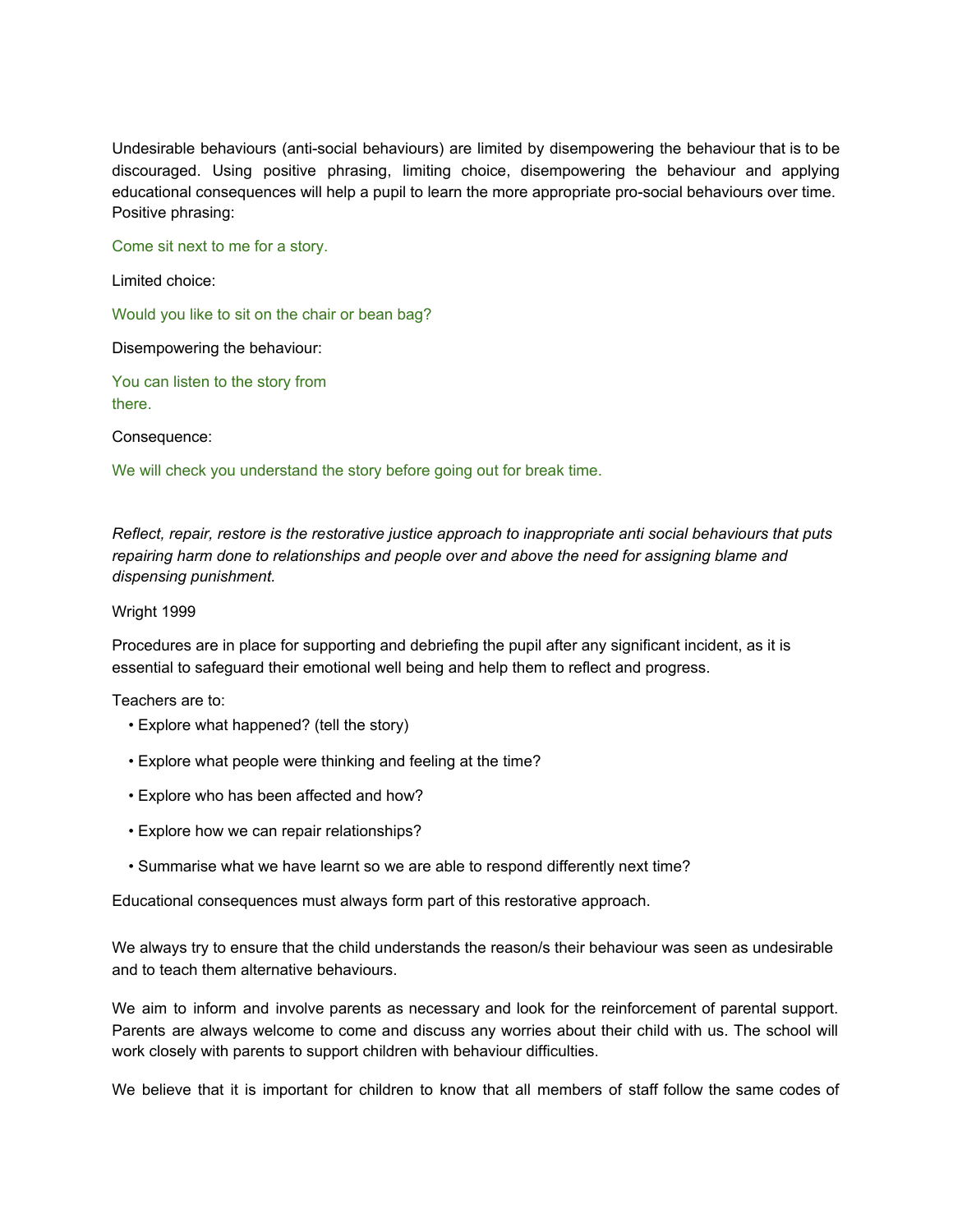acceptable and unacceptable behaviour so that children are treated fairly and consistently. This policy is followed throughout the whole of the school day, whether on or off-site.

Incidents of bullying will be addressed following the school's Anti-Bullying Policy.

#### **Consequences**

It is essential that there is always an educational consequence. We must be able to show how we have helped the student develop new skills or new ways of thinking through discussion, debrief activity or rehearsing. Educational consequences provide the student with the skills and incentives to behave differently faced with the same set of circumstances reoccurring.

What does the child need to learn? How are we going to teach it?

Sometimes a protective consequence is needed immediately until we have been successful with our educational consequences. Protective consequences are solely actions to ensure no further harm occurs in the short term.

Children need to learn where the bounds of acceptable behaviour lie, as this is a part of growing up.

Each case is treated individually. Minor breaches of discipline are generally dealt with by the class teacher in a supportive and fair manner, with some flexibility regarding age of the child, as far as consequences are concerned. If anti social behaviours are persistent or recurring a meeting will be arranged with the class teacher and parent to discuss appropriate plans for assisting the child to make appropriate choices. The Headteacher will be involved if problems are serious.

Children are made aware that they are responsible for their own behaviour and that if their behaviour prevents someone else enjoying their rights or does not live up to our agreed school values it may lead to further consequences.

#### **Recording of incidents**

Any serious or more persistent issue is recorded on the child's Scholarpack and the Key Stage Lead/Headteacher is made aware. If there is a major breach of the behaviour code, the Headteacher is informed immediately.

#### **Major breaches of discipline**

Major breaches of discipline (such as discriminatory behaviour, deliberate physical assault or damage to property, bullying, foul or abusive language, stealing, refusal to work) are generally rare and it is the responsibility of the Headteacher to deal with it appropriately. Parents will be involved in all such cases. On some occasions it may be deemed necessary for an internal exclusion where a child is removed from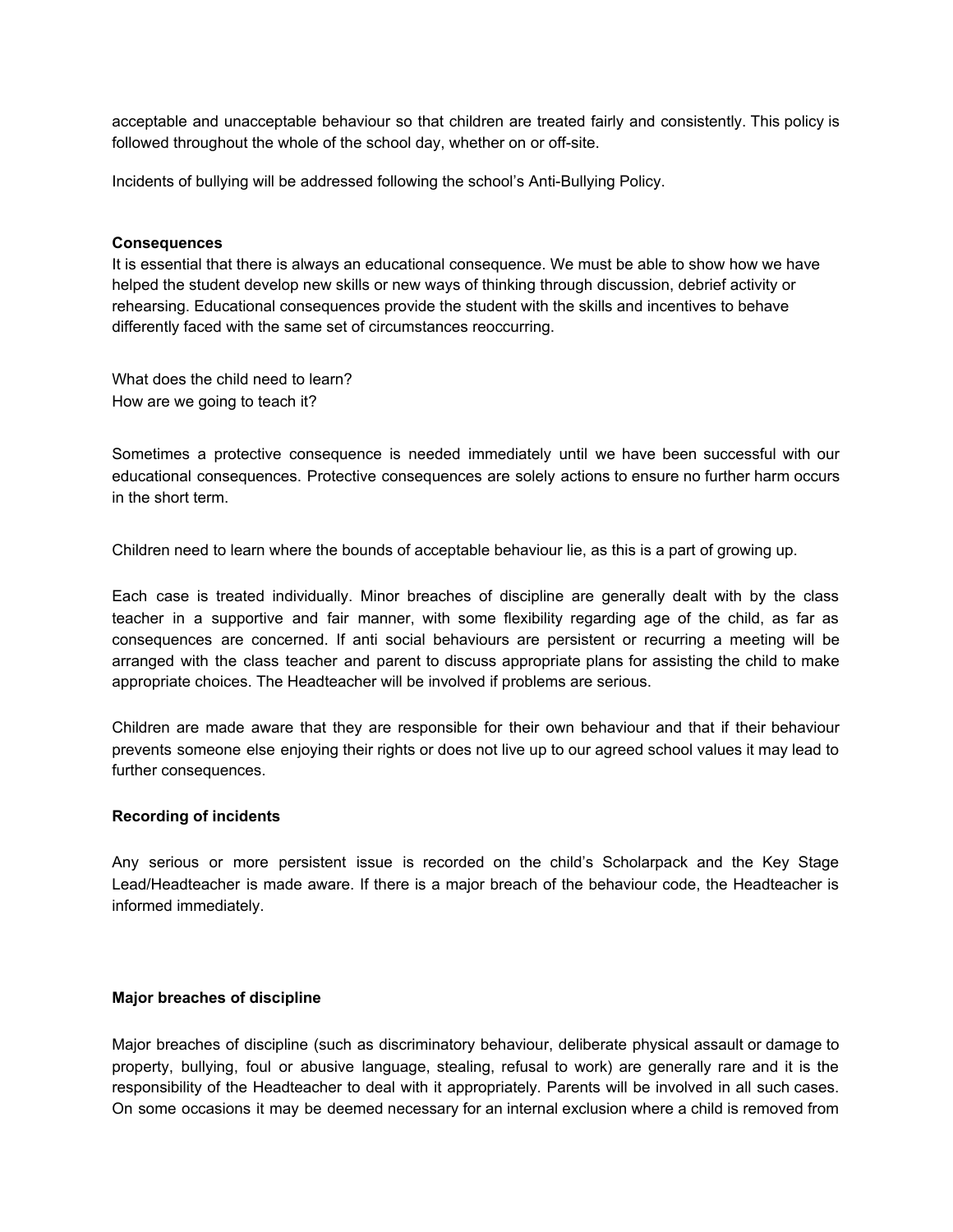their classroom and is supervised in their learning by a member of staff.

# **Procedures for Dealing with Major Breaches of Discipline**

If the problem is severe or recurring then exclusion procedures may be implemented:

- A case conference involving parents and support agencies and a behaviour support plan implemented
	- Fixed term exclusion
	- Permanent exclusion

Parents have the right of appeal to the Governing Body against any decision to exclude.

# **Physical Restraint and Positive Handling**

There are occasions when staff will have cause to have physical contact with individuals for a variety of reasons, for example:

- To comfort a student (in a very stressed situation)
- To direct or steer a student
- For activity reasons (for example in drama, physical games)
- To ensure the safety of a student or their peers

At St John's physical contact with children is limited to a bare minimum and only to be used to meet the needs of the child and/or a specific situation. For example - whole class/group walking outside of school and to keep the pace the school adult holds a hand with the lead child if their permission has been sought verbally and they are comfortable to do so. If a child is in need of comfort the adult should sit to the side of the child or place a hand on their shoulder with the purpose of calming them. However if a child is extremely distressed/hurt, the teacher's duty of care to act in loco parentis may require the child to have an arm around them or for the younger child to sit on an adult's knee. This requires the presence of two adults and is only to be done to meet the child's needs and with their free will.

If a situation arises where for the child's safety or those of their peers a child needs to be moved to a different place then only the handling techniques taught to all staff through the STEPS training are to be applied.

#### **Behaviour modification strategies**

This Positive Behaviour Policy is the plan for the majority of children. However, in addition some children may require Anxiety Mapping to ascertain where their anti social behaviours are triggered and to then plan for reduction of the triggers. Individual Risk Reduction Plans are available for children who need a further personalised approach. These are to be constructed with class teacher/Senco/parents/child as deemed appropriate.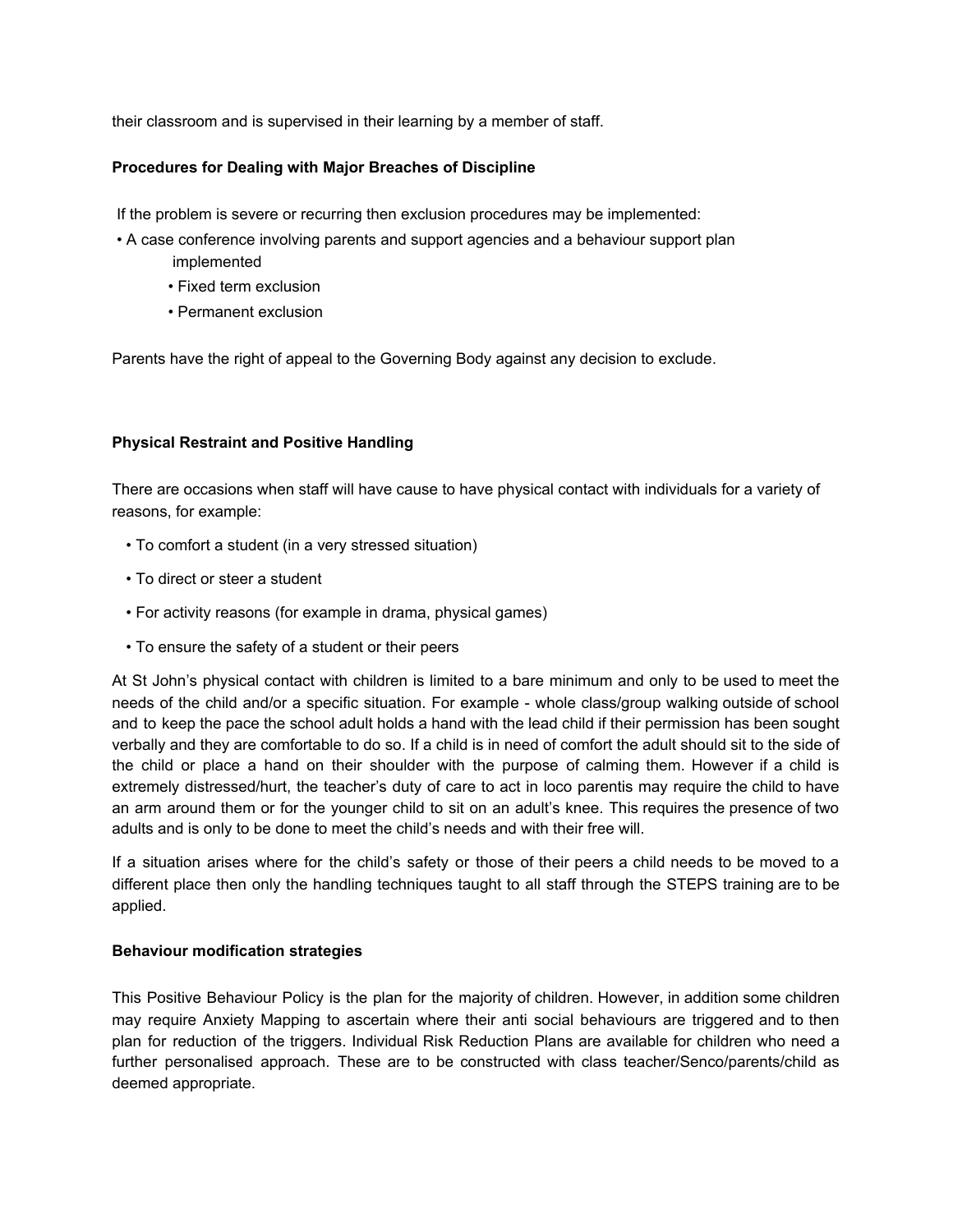Some children may require additional more specialised intervention from an external agency that can provide advice and guidance to parents and the school. This might include the Behaviour Support Team, an Educational Psychologist or a member of the Child and Adult Mental Health Team. In such cases it is likely that an Individual Behaviour Plan will already have been developed in order to provide support for the child and a Team Around the Family meeting be initiated. In some cases additional adult support may be required.

# **Crisis Management**

Written guidelines cannot cover every eventuality and the professional judgement of individual staff will always be critical in assessing the risk factors inherent in a given situation.

The school agrees that:

● Members of the Leadership Team are available to help in a crisis.

● If a child leaves the school premises without permission, the Headteacher or Deputy Head teacher is informed. They will confirm that the child is not in the school or the grounds. The parents will be contacted and asked to bring the child back to school. If the parents cannot be contacted the police will be informed. Staff will not follow the child once he/she has left the school grounds.

● In extreme circumstances if a child acts violently in a lesson, endangering others and cannot be controlled, the teacher should ensure the safety of the other children and themselves. This may involve:

- Using the Red badge sending a child for help from other staff - Issuing instructions for the child to stop, clearly using their name - Removing the child from the area where they are causing disruption. - If necessary taking the class out of the room leaving the child with an adult if possible.

It is acknowledged that at these extreme times a teacher cannot guarantee the health and safety of the child concerned. They will use the strategies outlined to ensure as far as possible the safety of other children and themselves. The power to use reasonable force will only be used when all other options have failed and the child's actions are preventing other children from learning or there is a high level of concern for the safety of others. Parents/carers will receive an accurate report of any incident including concerns raised.

# **Keeping records**

It is essential that a written record of behaviour is kept in case further action is required. This will be the responsibility of the class teacher and the designated member of the SLT together with contributions from any other staff who are involved. This will be stored on the MIS system for evidence/tracking as required.

#### **Exclusion**

The school follows the DfE guidance. Copies are available from the school office.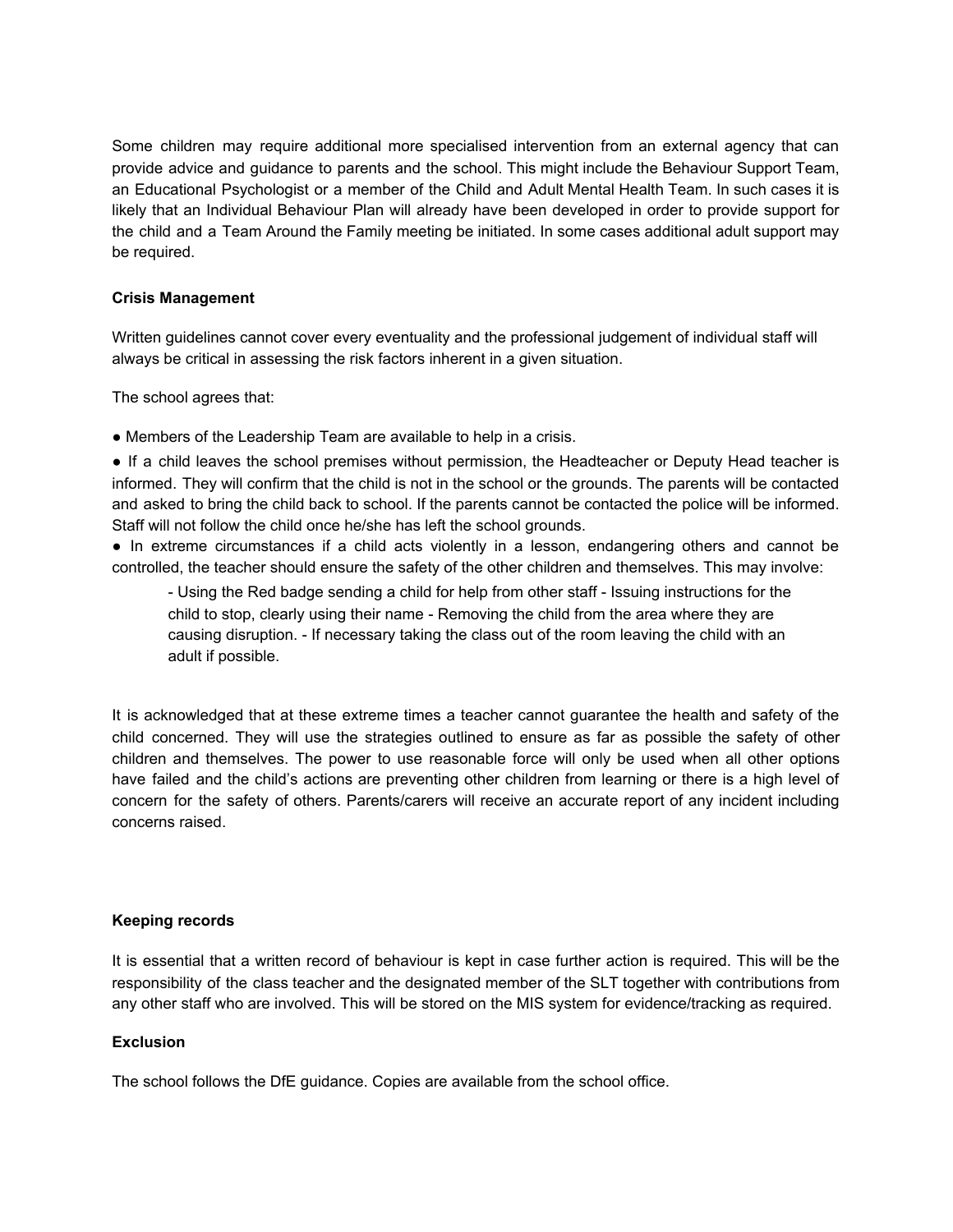Only the Head teacher can exclude a pupil from school. Exclusion of a pupil is a last resort, although rapid response can be made if there is an immediate risk to the safety of others in the school or the pupil concerned. A decision to exclude a child will be taken if:

• the pupil seriously breaches the school behaviour policy in a violent way;

• a range of alternative strategies have been tried and failed;

● allowing the pupil to remain in school would seriously harm the welfare of the pupil, other pupils, or staff. Exclusion can be in response to a single very exceptional incident or as a result of a number of incidents growing in seriousness over a period of time.

Before reaching a decision the Head teacher will:

- Consider the evidence of the allegation
- Allow the pupil to give their version of events

● Check whether racial, sexual or other forms of harassment provoked the incident and take these into consideration.

The class teacher of an excluded pupil is required to set and mark work for the duration of the exclusion period in line with the DfE recommendations. Fixed term exclusions cannot exceed 15 days in a single block and 45 days in a school year. In any event after 6 days of exclusion, the child is required to follow an education programme at a school.

# **In summary**

By using a positive system, with clear boundaries, and a therapeutic restorative approach we help our children to develop confidence, healthy self-esteem and a set of skills and strategies, which will take them on to the next stage of their schooling and into adult life. This enables every person in the school community to grow and flourish as they live and learn in the family of God.

# **Monitoring and Evaluation**

All members of staff are responsible for the ongoing implementation and evaluation of the Behaviour Policy. All observations (positive and negative) are to be fed back to the Headteacher around:

- Pupils attitude to learning
- Pupils behaviour around school and in lessons
- Pupils behaviour towards and respect for each other.
- How well teachers manage the behaviour and expectations of pupils to ensure that all pupils have an equal and fair chance to thrive.